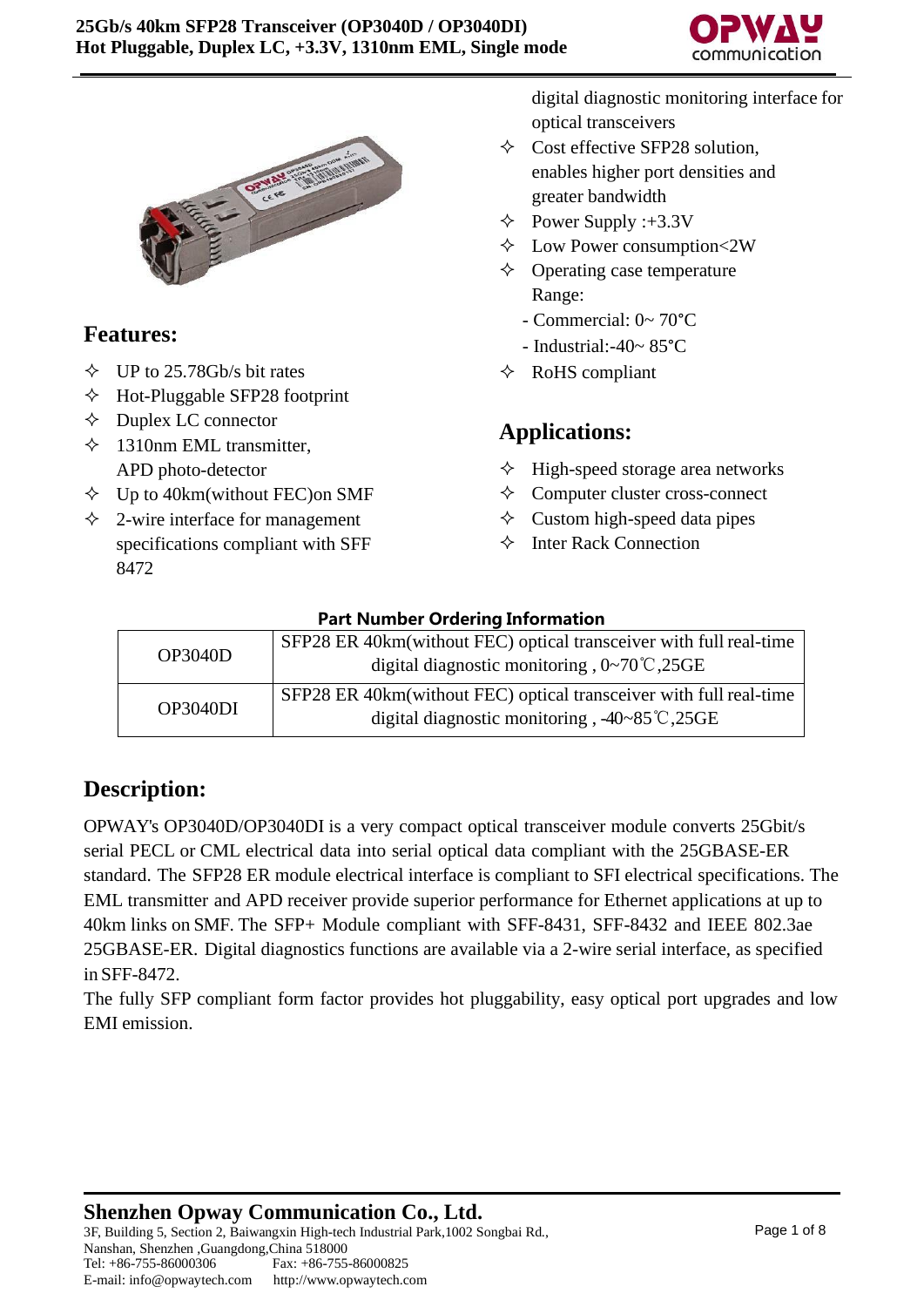

#### ⚫ **Absolute Maximum Ratings**

| Parameter                  | Symbol | Min. | <b>Typical</b> | Max.  | <b>Unit</b> |            |
|----------------------------|--------|------|----------------|-------|-------------|------------|
| <b>Storage Temperature</b> | Тς     | -40  |                | $+85$ | °C          |            |
| Case Operating Temperature | Тc     | 0    |                | 70    | °C          | Commercial |
|                            | Тc     | -40  |                | 85    | °C          | Industrial |
| Maximum Supply Voltage     | Vcc    | 0    |                | 3.6   | v           |            |
| <b>Relative Humidity</b>   | RH     |      |                | 95    | %           |            |

#### ⚫ **lectrical Characteristics**

| <b>Parameter</b>                                         | <b>Symbol</b>      | Min.           | <b>Typical</b> | Max.                | Unit         | <b>Note</b>    |
|----------------------------------------------------------|--------------------|----------------|----------------|---------------------|--------------|----------------|
| <b>Supply Voltage</b>                                    | <b>Vcc</b>         | 3.135          |                | 3.465               | V            |                |
| <b>Supply Current</b>                                    | Icc                |                |                | 606                 | mA           |                |
| Power Consumption                                        | P                  |                |                | $\mathfrak{D}$      | W            |                |
| Data Rate                                                | $\mathbb{R}$       |                | 25.78          |                     | Gb/s         |                |
| <b>Transmitter Section:</b>                              |                    |                |                |                     |              |                |
| Input differential impedance                             | $R_{in}$           |                | 100            |                     | Ω            | 1              |
| Tx Input Single Ended DC Voltage<br>Tolerance (Ref VeeT) | $\mathbf{V}$       | $-0.3$         |                | 4                   | V            |                |
| Differential input voltage swing                         | Vin, pp            | 180            |                | 700                 | mV           | $\overline{2}$ |
| <b>Transmit Disable Voltage</b>                          | $V_D$              | $\overline{2}$ |                | Vcc                 | $\mathbf{V}$ | 3              |
| <b>Transmit Enable Voltage</b>                           | $\rm V_{EN}$       | Vee            |                | $Vee+0.8$           | V            |                |
| <b>Receiver Section:</b>                                 |                    |                |                |                     |              |                |
| <b>Single Ended Output Voltage Tolerance</b>             | V                  | $-0.3$         |                | 4                   | V            |                |
| Rx Output Diff Voltage                                   | Vo                 | 150            |                | 900                 | mV           |                |
| Rx Output Rise and Fall Time                             | Tr/Tf              | 9.5            |                |                     | ps           | $\overline{4}$ |
| <b>LOS Fault</b>                                         | $V_{LOS \, fault}$ | $\overline{2}$ |                | Vec <sub>HOST</sub> | V            | 5              |
| <b>LOS Normal</b>                                        | $V_{LOS\,norm}$    | Vee            |                | $Vee+0.8$           | V            | 5              |

Note:

1. Connected directly to TX data input pins. AC coupling from pins into laser driverIC.

2. Per SFF-8431 Rev 3.0

- 3. Into 100 ohms differential termination.<br>4.  $20\% \sim 80\%$
- $20\% 80\%$
- 5. LOS is an open collector output. Should be pulled up with 4.7k 10kΩ on the host board.Normal operation is logic 0; loss of signal is logic 1. Maximum pull-up voltage is 5.5V.

#### ⚫ **Optical Characteristics**

| <b>Parameter</b>                      | <b>Symbol</b>         | Min.   | <b>Typical</b> | Max.   | Unit  | <b>Note</b> |  |  |  |
|---------------------------------------|-----------------------|--------|----------------|--------|-------|-------------|--|--|--|
| <b>Transmitter Section:</b>           |                       |        |                |        |       |             |  |  |  |
| Center Wavelength                     | $\lambda t$           | 1295   | 1310           | 1330   | nm    |             |  |  |  |
| spectral width                        | $\triangle$ $\lambda$ |        |                |        | nm    |             |  |  |  |
| <b>Average Optical Power</b>          | Pavg                  | $-3.0$ |                | $+6.0$ | dBm   |             |  |  |  |
| <b>Laser Off Power</b>                | Poff                  |        |                | $-30$  | dBm   |             |  |  |  |
| <b>Extinction Ratio</b>               | ER                    | 4      |                |        | dB    |             |  |  |  |
| <b>Transmitter Dispersion Penalty</b> | <b>TDP</b>            |        |                | 3.8    | dB    | <b>TDB</b>  |  |  |  |
| <b>Relative Intensity Noise</b>       | Rin                   |        |                | $-128$ | dB/Hz |             |  |  |  |
| <b>Optical Return Loss Tolerance</b>  |                       |        |                | 12     | dB    |             |  |  |  |

#### **Shenzhen Opway Communication Co., Ltd.**

3F, Building 5, Section 2, Baiwangxin High-tech Industrial Park,1002 Songbai Rd., Nanshan, Shenzhen ,Guangdong,China 518000 Tel: +86-755-86000306 E-mail: [info@opwaytech.com](mailto:info@opwaytech.com) Fax: +86-755-86000825 [http://www.opwaytech.com](http://www.opwaytech.com/)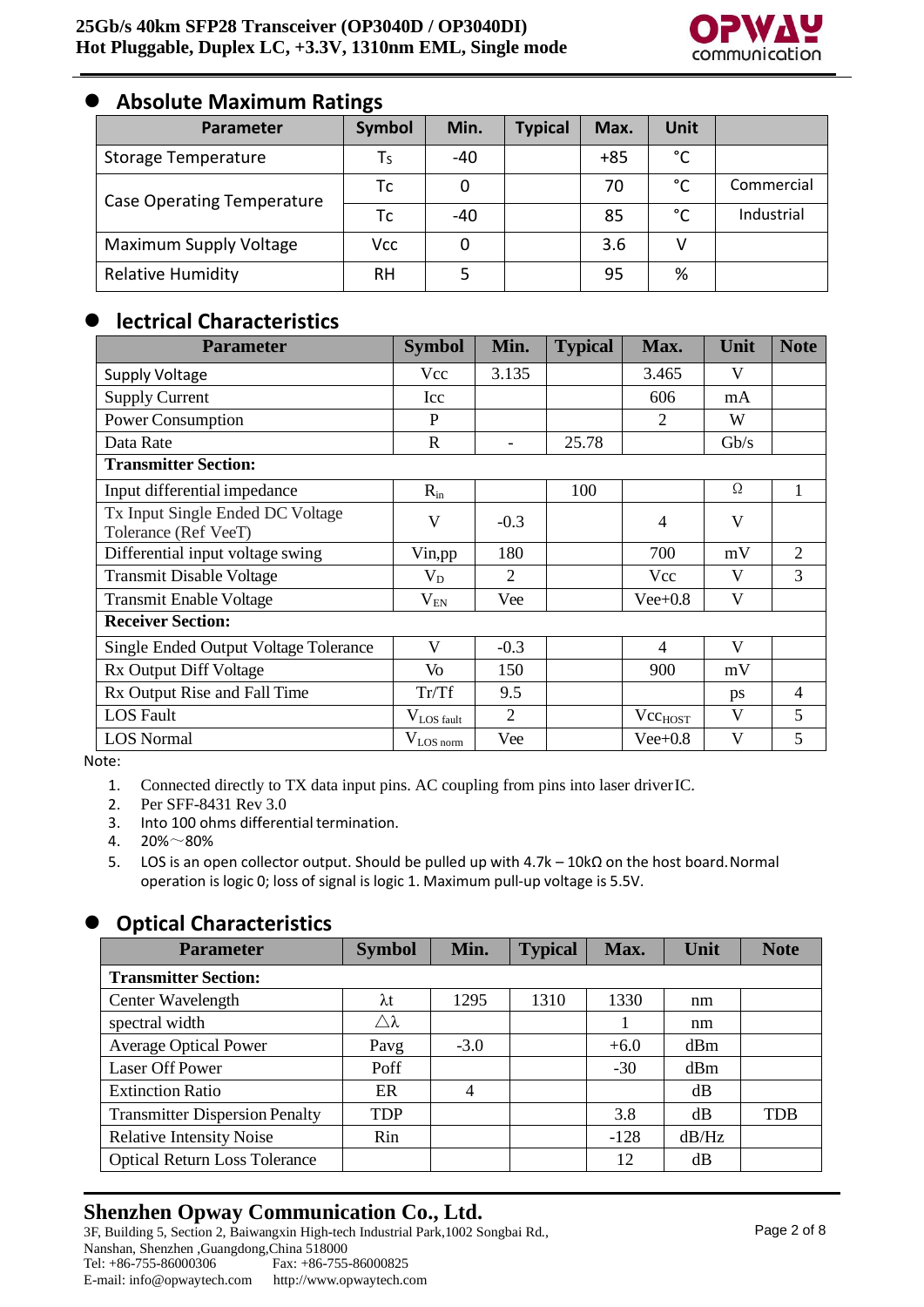

| <b>Receiver Section:</b>    |                  |       |         |     |  |
|-----------------------------|------------------|-------|---------|-----|--|
| Center Wavelength           | λr               | 1295  | 1325    | nm  |  |
| Receiver Sensitivity(OMA)   | Sen              |       | $-19$   | dBm |  |
| Stressed Sensitivity(OMA)   | Sen <sub>2</sub> |       | $-16.5$ | dBm |  |
| Los Assert                  | LOS <sub>A</sub> | $-30$ |         | dBm |  |
| Los Dessert                 | LOS <sub>D</sub> |       | $-20$   | dBm |  |
| Los Hysteresis              | $LOS_{H}$        | 0.5   | 5       | dB  |  |
| Overload                    | Sat              | -6    |         | dBm |  |
| <b>Receiver Reflectance</b> | <b>Rrx</b>       |       | $-12$   | dB  |  |

Note:

1. Measured with a PRBS 2^31-1 test pattern, @25.78Gb/s, BER<5E-5.

#### ⚫ **Timing Characteristics**

| <b>Parameter</b>                             | <b>Symbol</b>  | Min. | <b>Typical</b> | Max. | Unit      |
|----------------------------------------------|----------------|------|----------------|------|-----------|
| TX_Disable AssertTime                        | $t_$ off       |      |                | 100  | <b>us</b> |
| TX_Disable Negate Time                       | t on           |      |                | 2    | ms        |
| Time to Initialize Include Reset of TX FAULT | $t$ _int       |      |                | 300  | ms        |
| TX FAULT from Fault to Assertion             | t_fault        |      |                |      | ms        |
| TX_Disable Time to Start Reset               | t reset        | 10   |                |      | <b>us</b> |
| Receiver Loss of Signal Assert Time          | $T_A, RX\_LOS$ |      |                | 100  | <b>us</b> |
| Receiver Loss of Signal Deassert Time        | $T_d, RX\_LOS$ |      |                | 100  | <b>us</b> |
| Rate-Select Chage Time                       | t ratesel      |      |                | 10   | <b>us</b> |
| Serial ID Clock Time                         | t serial-clock |      |                | 100  | kHz       |

#### ⚫ **Pin Assignment:**

Diagram of Host Board Connector Block Pin Numbers and Name



#### **Shenzhen Opway Communication Co., Ltd.** 3F, Building 5, Section 2, Baiwangxin High-tech Industrial Park,1002 Songbai Rd., Nanshan, Shenzhen ,Guangdong,China 518000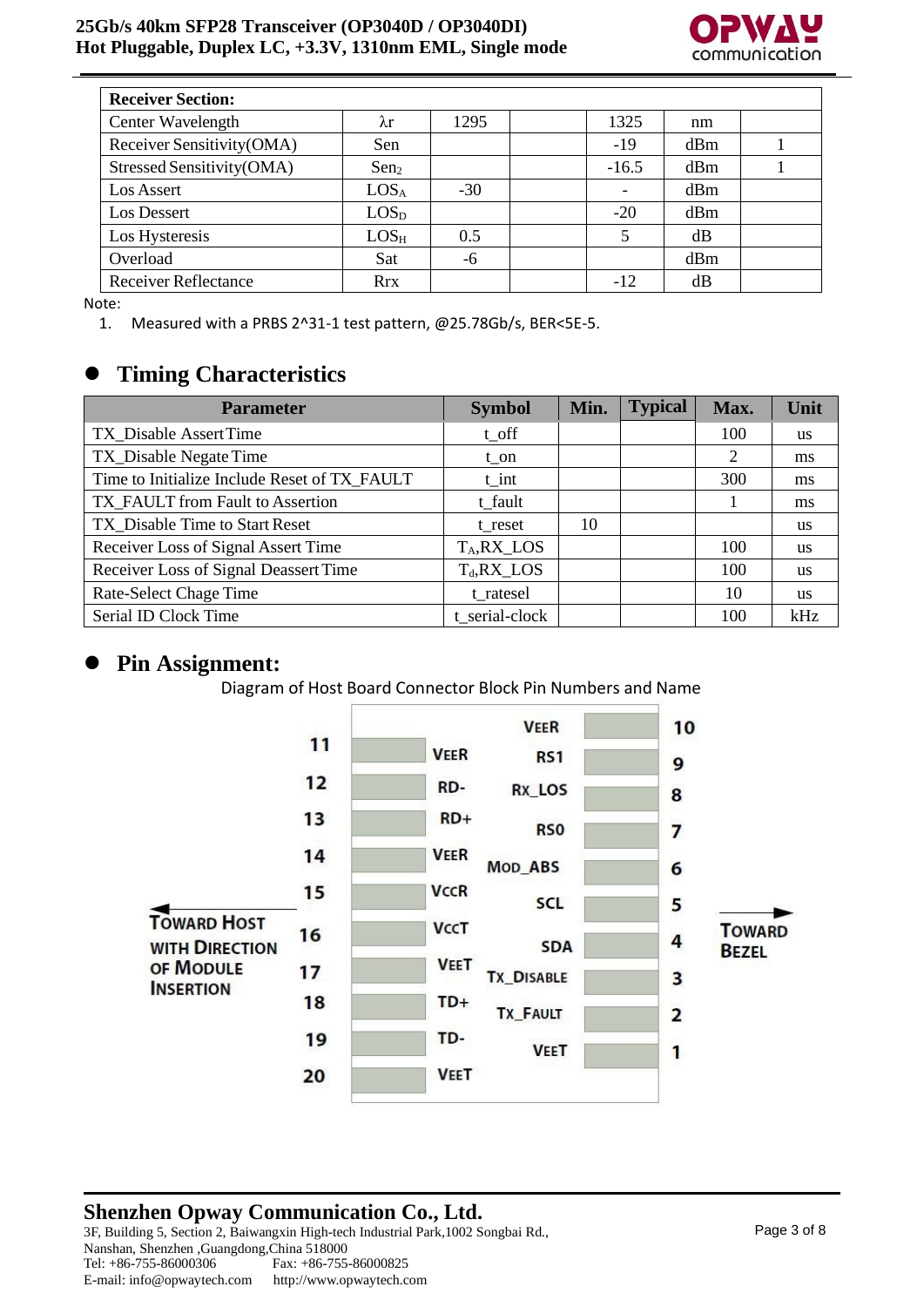

#### ⚫ **Pin Function Definitions**

| PIN#           | <b>Name</b>                 | <b>Function</b>                                                                                                                         | <b>Notes</b>   |
|----------------|-----------------------------|-----------------------------------------------------------------------------------------------------------------------------------------|----------------|
|                | VeeT                        | Module transmitter ground                                                                                                               | 1              |
| $\overline{2}$ | <b>Tx Fault</b>             | Module transmitter fault                                                                                                                | $\overline{2}$ |
| 3              | <b>Tx Disable</b>           | Transmitter Disable; Turns off transmitter laser output                                                                                 | 3              |
| $\overline{4}$ | <b>SDL</b>                  | 2 wire serial interface data input/output (SDA)                                                                                         | $\overline{4}$ |
| 5              | <b>SCL</b>                  | 2 wire serial interface clock input (SCL)                                                                                               | 4              |
| 6              | <b>MOD-ABS</b>              | Module Absent, connect to VeeR or VeeT in the module                                                                                    | $\overline{2}$ |
| 7              | R <sub>S</sub> <sub>0</sub> | Rate select0, optionally control SFP+ receiver. When high, input<br>data rate $>4.5$ Gb/s; when low, input data rate $\leq=4.5$ Gb/s    |                |
| 8              | LOS                         | Receiver Loss of Signal Indication                                                                                                      |                |
| 9              | RS1                         | Rate select0, optionally control SFP+ transmitter. When high,<br>input data rate $>4.5$ Gb/s; when low, input data rate $\leq=4.5$ Gb/s |                |
| 10             | <b>VeeR</b>                 | Module receiver ground                                                                                                                  | 1              |
| 11             | <b>VeeR</b>                 | Module receiver ground                                                                                                                  |                |
| 12             | RD-                         | Receiver inverted data out put                                                                                                          |                |
| 13             | $RD+$                       | Receiver non-inverted data out put                                                                                                      |                |
| 14             | <b>VeeR</b>                 | Module receiver ground                                                                                                                  |                |
| 15             | VccR                        | Module receiver 3.3V supply                                                                                                             |                |
| 16             | VccT                        | Module transmitter 3.3V supply                                                                                                          |                |
| 17             | VeeT                        | Module transmitter ground                                                                                                               |                |
| 18             | TD+                         | Transmitter non-inverted data out put                                                                                                   |                |
| 19             | TD-                         | Transmitter inverted data out put                                                                                                       |                |
| 20             | VeeT                        | Module transmitter ground                                                                                                               |                |

Note:

1.The module ground pins shall be isolated from the module case.

- 2. This pin is an open collector/drain output pin and shall be pulled up with 4.7K-10Kohms to Host Vcc on the host board.
- 3.This pin shall be pulled up with 4.7K-10Kohms to VccT in the module.
- 4.This pin is an open collector/drain output pin and shall be pulled up with 4.7K-10Kohms to Host\_Vcc on the host board.

#### ⚫ **Transceiver Block Diagram**



#### **Shenzhen Opway Communication Co., Ltd.**

3F, Building 5, Section 2, Baiwangxin High-tech Industrial Park,1002 Songbai Rd., Nanshan, Shenzhen ,Guangdong,China 518000 Tel: +86-755-86000306 E-mail: [info@opwaytech.com](mailto:info@opwaytech.com) Fax: +86-755-86000825 [http://www.opwaytech.com](http://www.opwaytech.com/)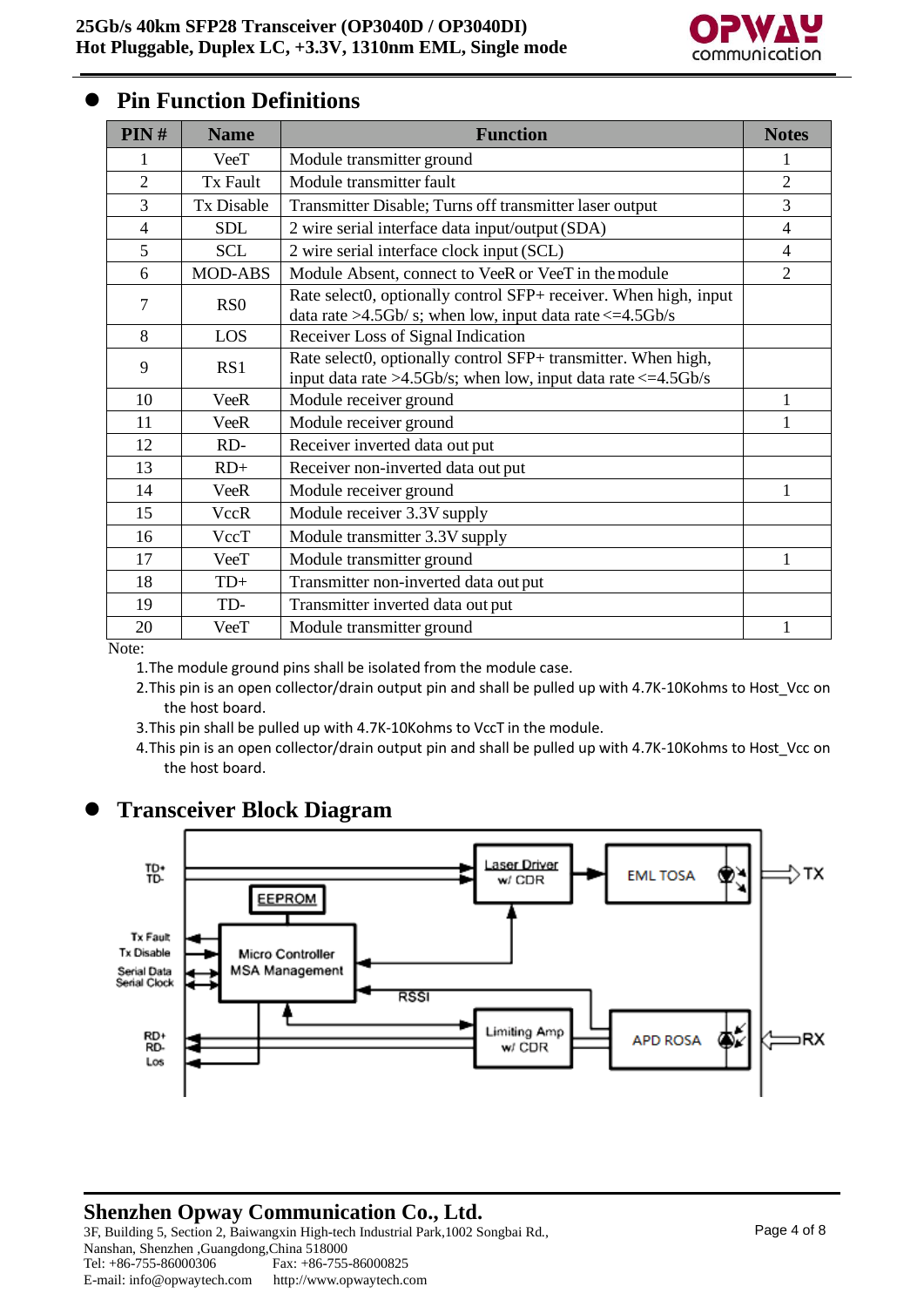

## ⚫ **SFP Module EEPROM Information and Management**

The SFP modules implement the 2-wire serial communication protocol as defined in the SFP -8472. The serial ID information of the SFP modules and Digital Diagnostic Monitor parameters can be accessed through the  $I^2C$  interface at address A0h and A2h.

The memory is mapped in Table 1.

Detailed ID information (A0h) is listed in Table 2.

And the DDM specification at address A2h.

For more details of the memory map and byte definitions, please refer to the SFF-8472, "Digital Diagnostic Monitoring Interface for Optical Transceivers". The DDM parameters have been internally calibrated.





#### **Table 2** - EEPROM Serial ID Memory Contents(**A0h**)

| Data<br><b>Addres</b> | Length<br>(Byte) | <b>Name of</b><br>Length | <b>Description and Contents</b>                        |
|-----------------------|------------------|--------------------------|--------------------------------------------------------|
| <b>Base ID Fields</b> |                  |                          |                                                        |
| $\theta$              |                  | Identifier               | Type of Serial transceiver (03h=SFP)                   |
|                       |                  | Reserved                 | Extended identifier of type serial transceiver (04h)   |
| 2                     |                  | Connector                | Code of optical connector type $(07=LC)$               |
| $3-10$                | 8                | Transceiver              | 25G Base-ER                                            |
| 11                    |                  | Encoding                 | 64B/66B                                                |
| 12                    |                  | BR, Nominal              | Nominal baud rate, unit of 100Mbps                     |
| $13 - 14$             | 2                | Reserved                 | (0000h)                                                |
| 15                    |                  | Length(9um)              | Link length supported for 9/125um fiber, units of 100m |
| 16                    |                  | Length(50um)             | Link length supported for 50/125um fiber, units of 10m |

## **Shenzhen Opway Communication Co., Ltd.**

3F, Building 5, Section 2, Baiwangxin High-tech Industrial Park,1002 Songbai Rd., Nanshan, Shenzhen ,Guangdong,China 518000 Tel: +86-755-86000306 E-mail: [info@opwaytech.com](mailto:info@opwaytech.com) Fax: +86-755-86000825 [http://www.opwaytech.com](http://www.opwaytech.com/)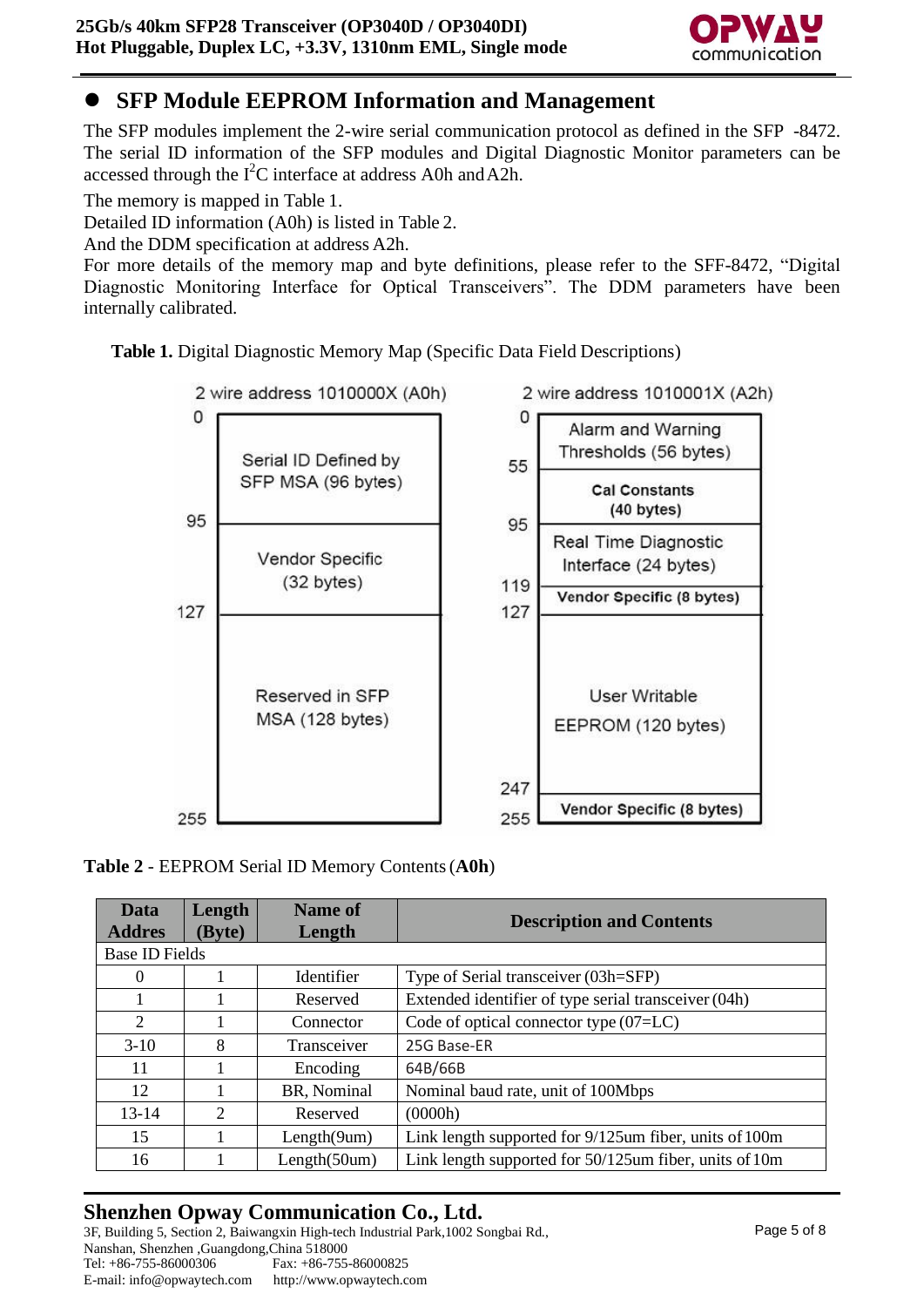

| 17                        | 1              | Length(62.5um)     | Link length supported for 62.5/125um fiber, units of 10m                                                   |
|---------------------------|----------------|--------------------|------------------------------------------------------------------------------------------------------------|
| 18                        | 1              | Length(Copper)     | Link length supported for copper, units of meters                                                          |
| 19                        | 1              | Reserved           |                                                                                                            |
| $20 - 35$                 | 16             | <b>Vendor Name</b> | SFP vendor name: OPWAY                                                                                     |
| 36                        | 1              | Reserved           |                                                                                                            |
| 37-39                     | 3              | Vendor OUI         | SFP transceiver vendor OUI ID                                                                              |
| $40 - 55$                 | 16             | Vendor PN          | Part Number: "OPXXX" (ASCII)                                                                               |
| 56-59                     | $\overline{4}$ | Vendor rev         | Revision level for part number                                                                             |
| $60 - 62$                 | 3              | Reserved           |                                                                                                            |
| 63                        | 1              | <b>CCID</b>        | Least significant byte of sum of data in address 0-62                                                      |
| <b>Extended ID Fields</b> |                |                    |                                                                                                            |
| 64-65                     | $\overline{2}$ | Option             | Indicates which optical SFP signals are implemented<br>$(001Ah = LOS, TX_FAULT, TX_DISABLE all supported)$ |
| 66                        | 1              | BR, max            | Upper bit rate margin, units of %                                                                          |
| 67                        | 1              | BR, min            | Lower bit rate margin, units of %                                                                          |
| 68-83                     | 16             | Vendor SN          | Serial number (ASCII)                                                                                      |
| 84-91                     | 8              | Date code          | OPWAY's Manufacturing date code                                                                            |
| 92-94                     | 3              | Reserved           |                                                                                                            |
| 95                        | 1              | <b>CCEX</b>        | Check code for the extended ID Fields (addresses 64 to 94)                                                 |
| Vendor Specific ID Fields |                |                    |                                                                                                            |
| 96-127                    | 32             | Readable           | OPWAY specific date, read only                                                                             |
| 128-255                   | 128            | Reserved           | Reserved for SFF-8079                                                                                      |

#### ⚫ **Digital Diagnostic Monitor Characteristics**

| <b>Data Address</b> | <b>Parameter</b>                        | <b>Accuracy</b> | Unit        |
|---------------------|-----------------------------------------|-----------------|-------------|
| 96-97               | <b>Transceiver Internal Temperature</b> | $\pm 3.0$       | $^{\circ}C$ |
| 98-99               | VCC3 Internal Supply Voltage            | $\pm 3.0$       | $\%$        |
| 100-101             | Laser Bias Current                      | $\pm 10$        | $\%$        |
| 102-103             | <b>Tx Output Power</b>                  | $\pm 3.0$       | dBm         |
| $104 - 105$         | Rx Input Power                          | $\pm 3.0^*$     | dBm         |

#### ⚫ **Regulatory Compliance**

The OP3040D complies with international Electromagnetic Compatibility (EMC) and international safety requirements and standards (see details in Tablefollowing).

| <b>Electrostatic Discharge</b> | MIL-STD-883E                  |                               |  |
|--------------------------------|-------------------------------|-------------------------------|--|
| (ESD) to the Electrical Pins   | Method 3015.7                 | Class $1(>1000 V)$            |  |
| Electrostatic Discharge (ESD)  | IEC 61000-4-2                 | Compatible with standards     |  |
| to the Duplex LC Receptacle    | <b>GR-1089-CORE</b>           |                               |  |
| Electromagnetic                | FCC Part 15 Class B           |                               |  |
| Interference (EMI)             | EN55022 Class B (CISPR 22B)   | Compatible with standards     |  |
|                                | <b>VCCI Class B</b>           |                               |  |
|                                | FDA 21CFR 1040.10 and 1040.11 | Compatible with Class 1 laser |  |
| Laser Eye Safety               | EN60950, EN (IEC) 60825-1,2   | product.                      |  |

#### **Shenzhen Opway Communication Co., Ltd.** 3F, Building 5, Section 2, Baiwangxin High-tech Industrial Park,1002 Songbai Rd., Nanshan, Shenzhen ,Guangdong,China 518000 Tel: +86-755-86000306 E-mail: [info@opwaytech.com](mailto:info@opwaytech.com) Fax: +86-755-86000825 [http://www.opwaytech.com](http://www.opwaytech.com/)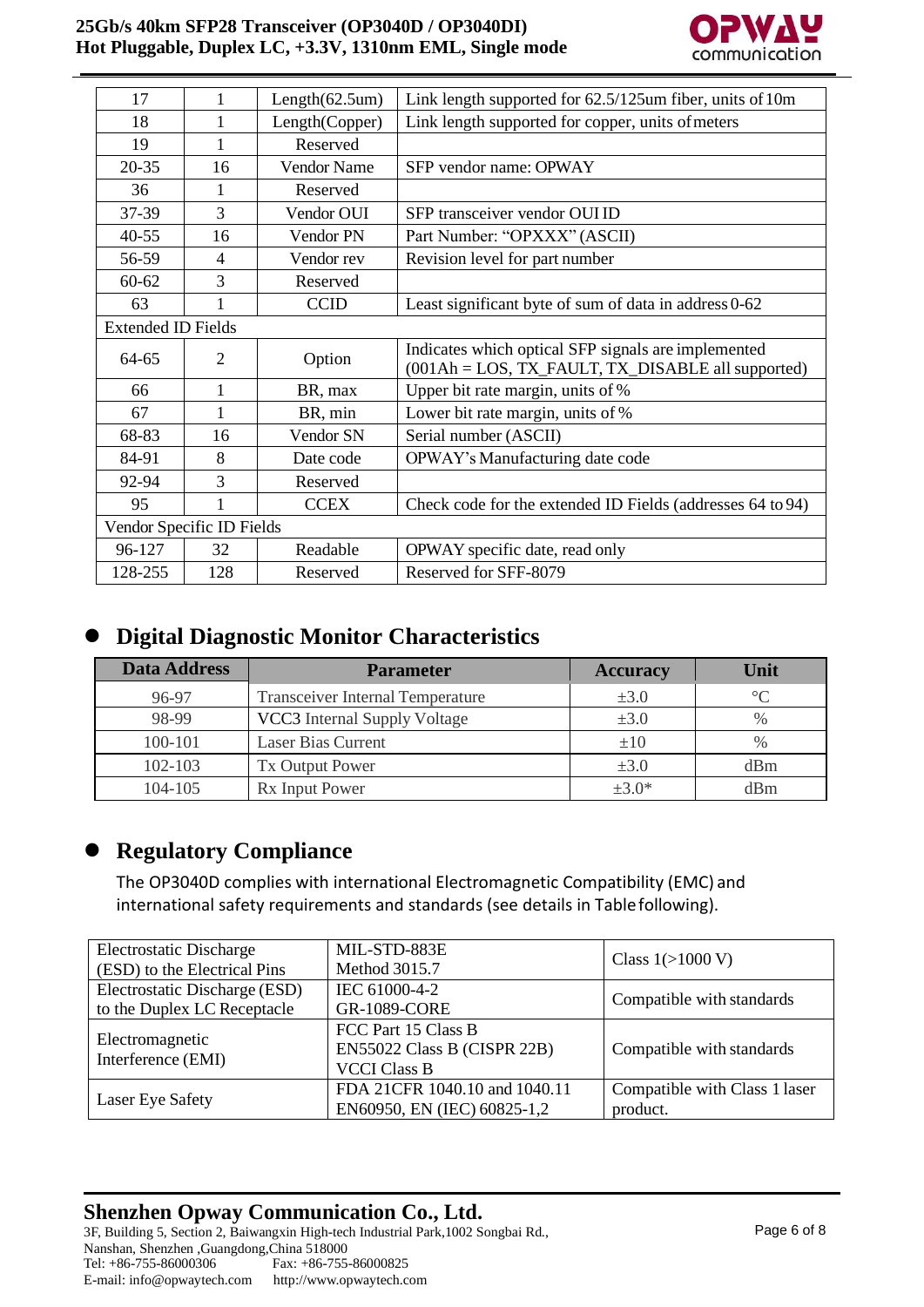

# **Recommended Circuit:**<br>**SFP+** GND





**Recommended High-speed Interface Circuit**